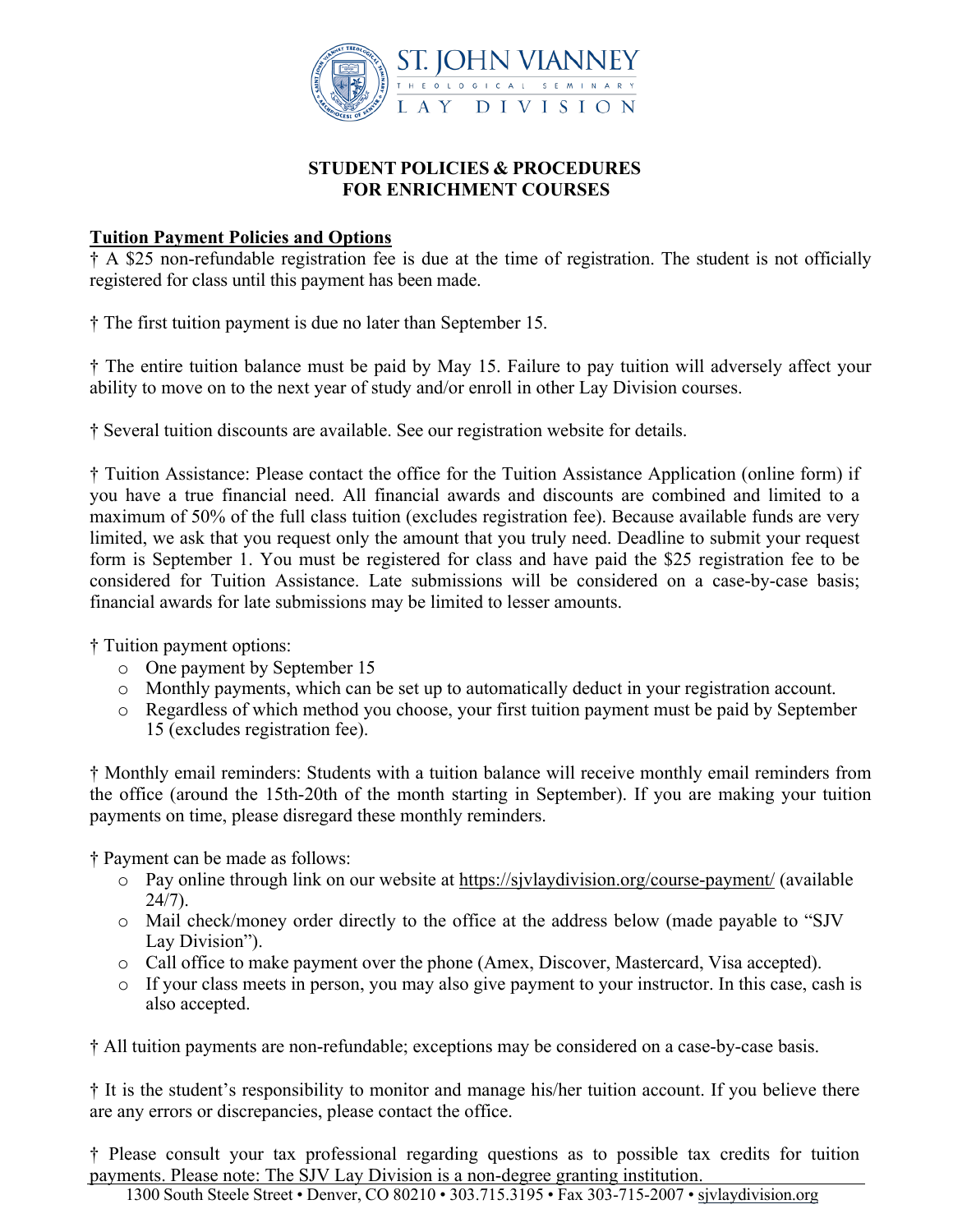

## **Online Classes**

† CONNECTING TO CLASS: Students will receive an email containing instructions and Zoom link to connect to class a few days before the start of the class. The same link will be used to connect every week. The link may not be shared with others, as we must justly observe the tuition that people are paying, as well as preserve the integrity of the curriculum.

† SIGN IN: For security and attendance reasons, you must connect to the session with your full name. Pseudonyms will not be admitted to the class.

† CLASS ATMOSPHERE: It is your choice whether or not to join the class with your video. Be aware that if you do, every person in class may be able to view you. And if you do give access to your camera, then please be aware of appropriate dress/images/etc.

† REGISTRATIONS/HOUSEHOLD: People gathered together may watch/listen from the same device, but everybody watching/listening must be a paid registrant.

# **Miscellaneous Matters**

† MINIMUM CLASS ENROLLMENT: To be good stewards of our limited resources, all classes are subject to a minimum enrollment and we regularly evaluate attendance for each class.

† MINORS: Because Enrichment Courses are lecture-based and do not require small groups with other adults, high school aged teenagers are permitted to enroll in these classes.

† RECORDINGS: Classes are presented live. It is up to each Enrichment Course instructor to determine if he/she will make audio and/or video recordings available for students. Audio recordings of class lectures are permitted to be made by students, as well, but these can only be shared with class members and are not to be distributed otherwise.

† AUDITING: Our Biblical and Catechetical School programs allow graduates to audit those classes. However, this is not the policy for our Enrichment Courses – tuition must be paid for repeat classes.

† OFFICE COMMUNICATIONS: All students within the Lay Division will automatically be included in our Mailchimp communications and weekly faculty blog (The Scribe). Students can unsubscribe at any time if they no longer wish to receive these communications.

† CLASSROOM/SCHOOL EVENT DECORUM: As stated in the Archdiocese of Denver Code of Conduct, "Our behavior toward one another is at the essence of discipleship…The intent is to reinforce our Lord's commandment to love one another through certain practical principles and guidelines. As members of the Church founded by Christ, those who minister must always seek to uphold Christian values and conduct. As good citizens and responsible members of society, we must endeavor to act properly at all times, obey all laws which seek the common good and employ morally licit means to attain the common good. As followers of Jesus, we are all called to live the Gospel and its mandates."

We believe this to be true for the behavior of our students, as well. As such, we ask that students:

- Exercise just treatment of others;
- 1300 South Steele Street Denver, CO 80210 303.715.3195 Fax 303-715-2007 sivlaydivision.org • Seek to relate to all people with respect and reverence. Small group discussions are to be